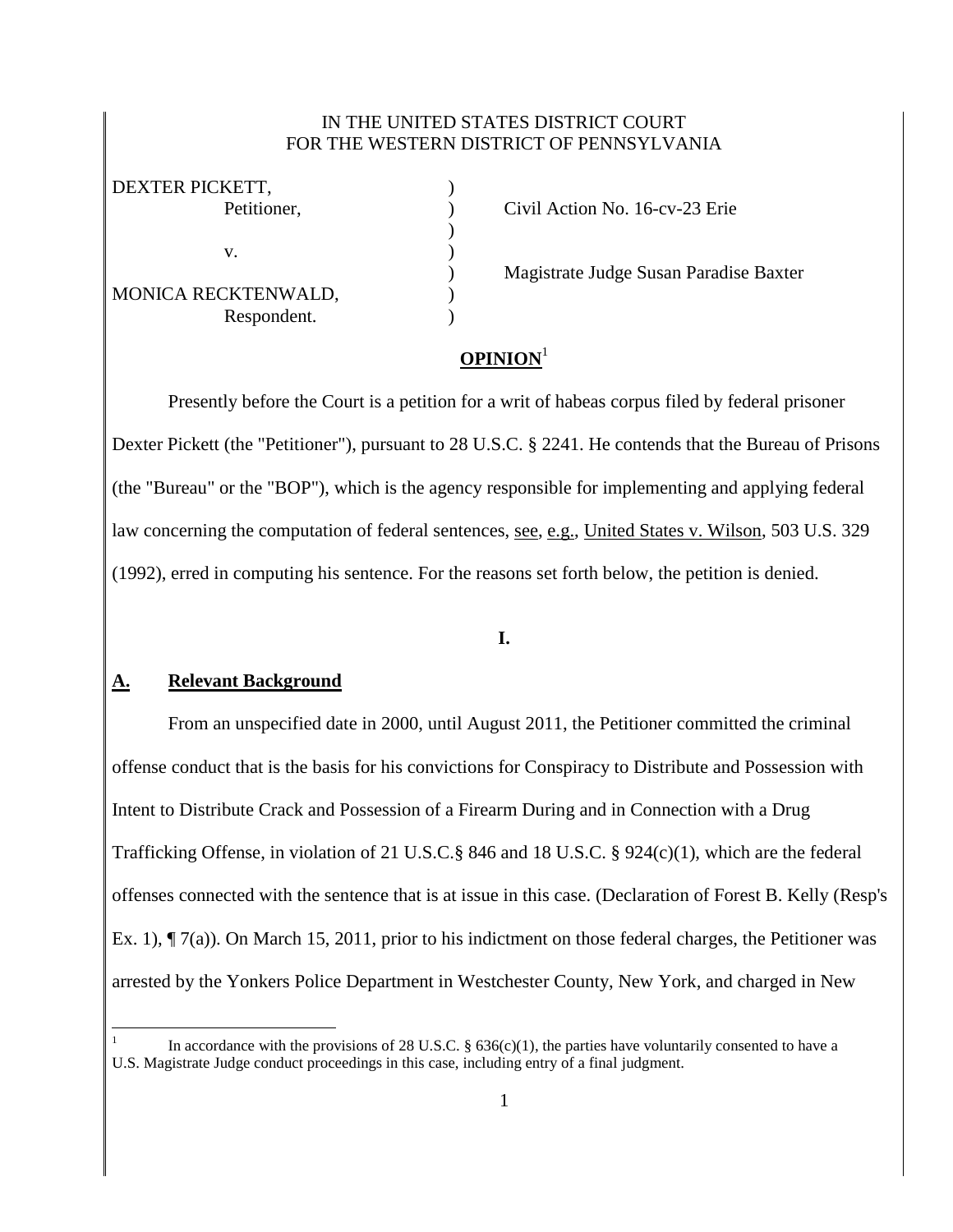York Supreme Court in Westchester County (the "State Court") with the state criminal offense of Criminal Possession of a Weapon in the Second Degree. (Id., ¶¶ 5(b), 7(b)).

Because local/state, non-federal authorities arrested the Petitioner first, he was in the "primary custody" (sometimes referred to as "primary jurisdiction") of the State of New York. The "primary custody" doctrine developed to provide different sovereigns (in this case the state and the federal governments) with an orderly method by which to prosecute and incarcerate an individual who has violated each sovereign's laws. Ponzi v. Fessenden, 258 U.S. 254 (1922). See, e.g., Bowman v. Wilson, 672 F.2d 1145, 1153-54 (3d Cir. 1982); George v. Longley, 463 F.App'x 136, 138 n.4 (3d Cir. 2012) (per curiam); Elwell v. Fisher, 716 F.3d 477 ( $8<sup>th</sup>$  Cir. 2013). In relevant part, the doctrine provides that the sovereign that first arrests an individual has primary custody over him. That sovereign's claim over the individual has priority over all other sovereigns that subsequently arrest him. The sovereign with primary custody is entitled to have the individual serve a sentence it imposes before he serves a sentence imposed by any other jurisdiction, regardless of the chronological order of sentence imposition. See, e.g., Bowman, 672 F.2d at 1153-54. Primary custody remains vested in the sovereign that first arrests the individual until its sentence expires and it releases the inmate, or until it relinquishes its priority through some other act, such as granting bail, dismissing the charges, or releasing the individual on parole. See, e.g., George, 463 F.App'x at 138 n.4.

On six occasions from August 11, 2011, through January 3, 2013, the United States District Court for the Southern District of New York (the "District Court") issued a writ of habeas corpus ad prosequendum and directed the United States Marshals Service to produce the Petitioner in federal court for the processing of his federal criminal charges. (Kelly Decl.,  $\P$  7(c)-(n)). At the conclusion of each of the District Court's proceedings, the Petitioner was returned to state/local authorities in satisfaction of the federal writ. Although the Petitioner was temporarily transferred to the physical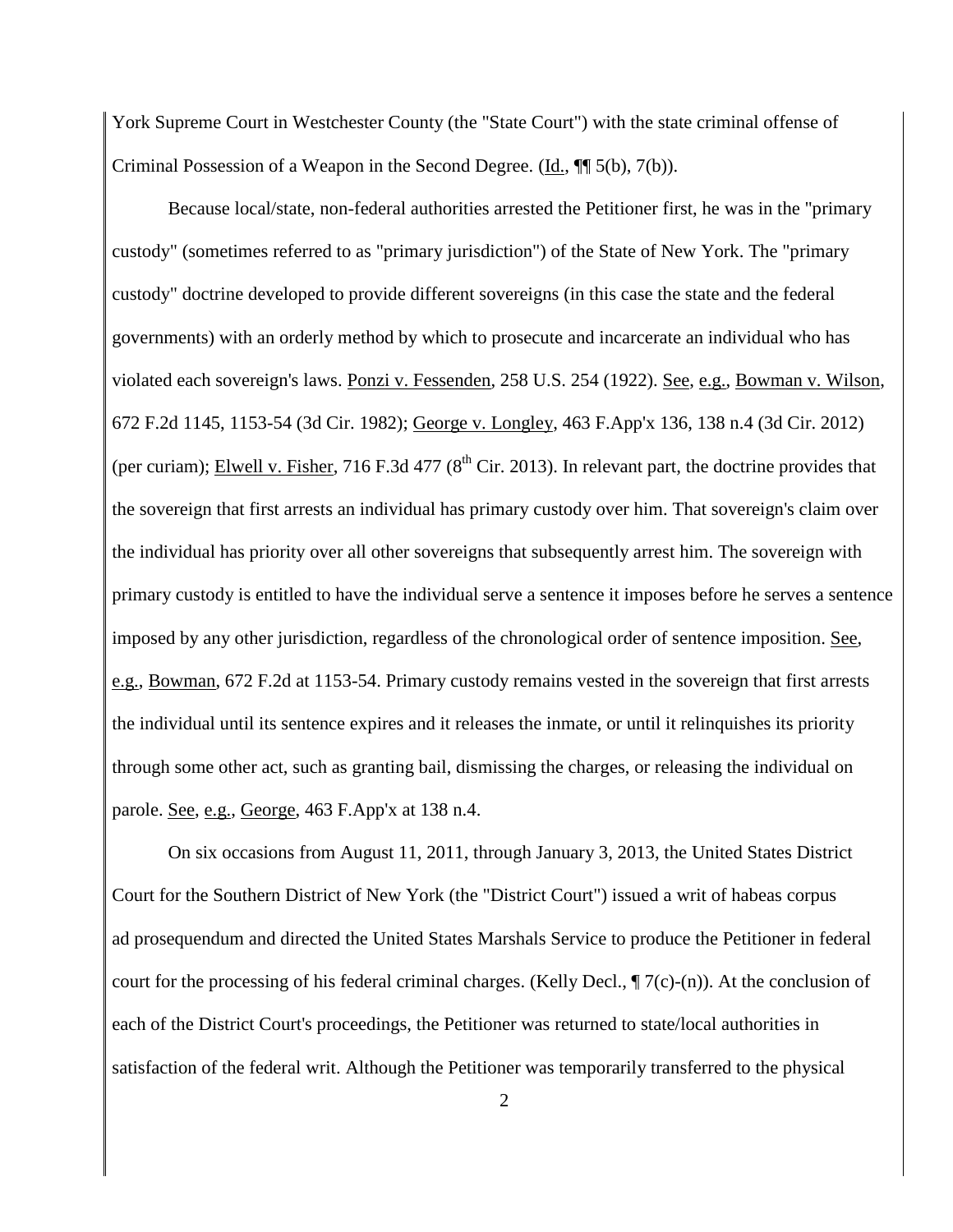custody of federal authorities on each of these occasions, the State of New York maintained primary custody over him. That is because a prisoner detained pursuant to a writ of habeas corpus ad prosequendum remains in the primary custody of the sending sovereign unless and until it relinquishes jurisdiction over him. See, e.g., Ruggiano v. Reish, 307 F.3d 121, 125 n.1 (3d Cir. 2002), superseded on other grounds by U.S.S.G. § 5G1.3(c) app. note 3(E) (2003). See also Elwell, 716 F.3d at 482 ("When the United States obtained physical custody of Elwell based upon the writ of habeas corpus ad prosequendum, the transfer of physical control over Elwell's custody from Iowa to the United States did not terminate Iowa's primary jurisdiction.") The receiving sovereign – in this case, the federal government – is considered simply to be "borrowing" the prisoner from the sending sovereign for the purposes of indicting, arraigning, trying, and/or sentencing him. Id.

The Petitioner pleaded guilty to two counts pursuant to a federal plea agreement, and on January 4, 2013, the District Court sentenced him to a 120-month term of imprisonment. (Kelly Decl., ¶ 7(l), (n)). The federal sentencing order was silent with respect to the relationship of the 120-month sentence to any other sentence to which the Petitioner was, or would be, subject. (Id.,  $\P$  7(n)). After the District Court sentenced the Petitioner, the United States Marshals Service returned physical custody of him to the authorities with the State of New York in satisfaction of a federal writ of habeas corpus ad prosequendum. (Id.) The federal Judgment was filed as a detainer.

On January 17, 2013, the State Court sentenced the Petitioner to a 3 ½ year term of imprisonment. The State Court directed that its sentence was to run concurrently with his federal sentence. (Id., ¶ 7(o)). On March 6, 2014, state authorities released the Petitioner to the federal detainer.  $(\underline{Id.}, \P 7(q)).$ 

Pursuant to 18 U.S.C. § 3584(a), the BOP has calculated the Petitioner's federal sentence as consecutive to his state sentence. This means that it has refused to give him a retroactive concurrent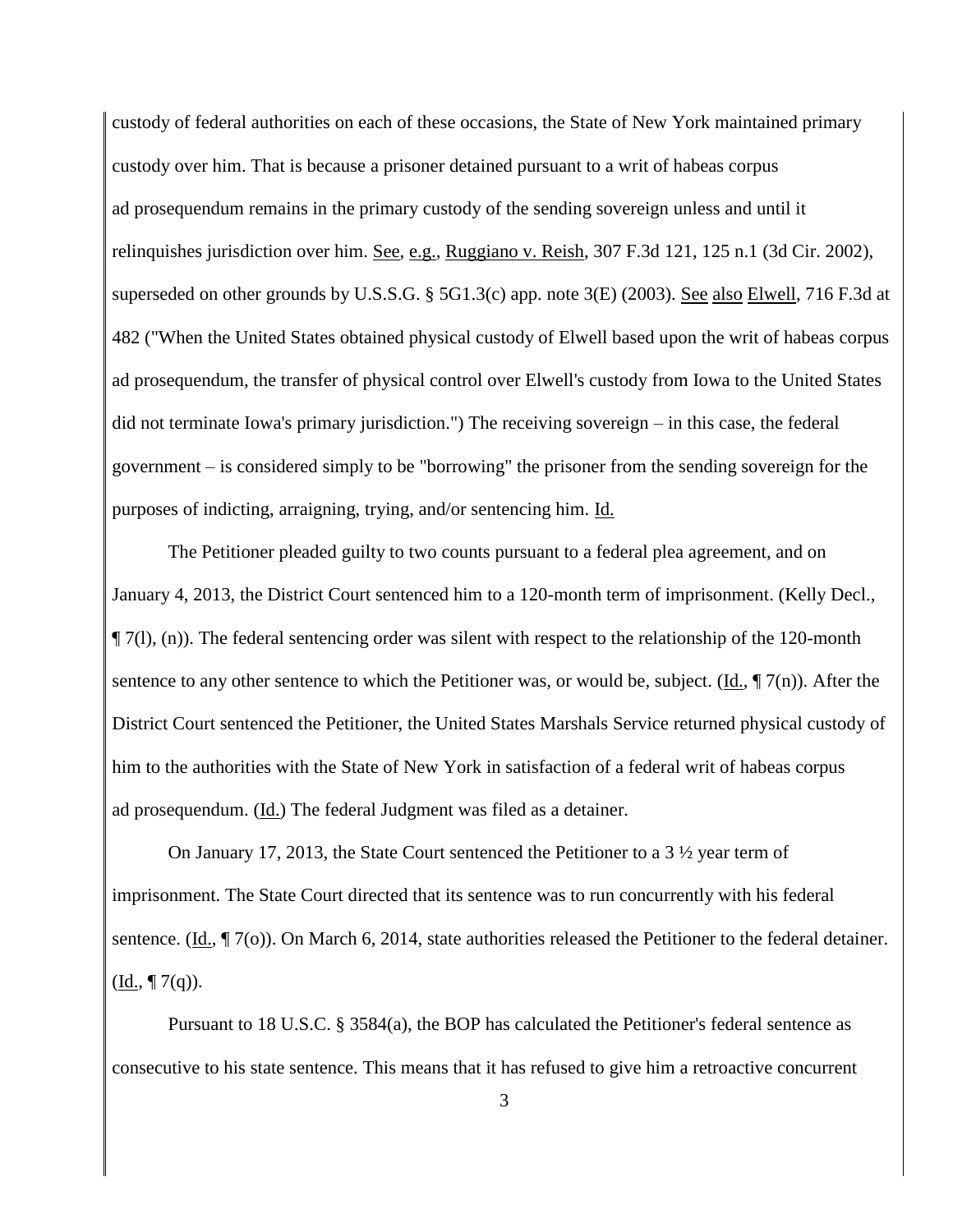designation (discussed below), which would have allowed the state prison to be the place where he began service of his federal sentence. (Id., ¶¶ 9-13). Pursuant to 18 U.S.C. § 3585(a), the BOP has calculated the Petitioner's federal sentence to have commenced on the day the state authorities released him on parole to the federal detainer (on March 6, 2014). (Id.) The BOP also has determined that the Petitioner is entitled to no prior custody credit pursuant to 18 U.S.C. § 3585(b). (Id., ¶[14-15).

The Petitioner challenged the BOP's calculation of his federal sentence through the BOP's administrative remedy process. When he did not receive the relief he sought he filed the instant petition for a writ of habeas corpus pursuant to 28 U.S.C. § 2241. (ECF No. 5). He contends that he is entitled to additional credit against his federal sentence. The Respondent filed the answer (ECF No. 13), and the Petitioner filed a reply (ECF No. 14).

#### **B. Subject Matter Jurisdiction**

"Federal courts are courts of limited jurisdiction. They possess only that power authorized by Constitution and statute[.]"Cardona v. Bledsoe, 681 F.3d 533, 535 (3d Cir. 2012) (quoting Kokkonen v. Guardian Life Ins. Co. of Am., 511 U.S. 375, 377 (1994)). 28 U.S.C. § 2241 "confers habeas jurisdiction to hear the petition of a federal prisoner who is challenging not the validity but the execution of his sentence," McGee v. Martinez, 627 F.3d 933, 935 (3d Cir. 2010), such as, for example, the way in which the BOP is computing his sentence. See, e.g., Barden v. Keohane, 921 F.2d 476, 478-79 (3d Cir. 1990). Such petitions are filed in the federal court of the judicial district where the federal prisoner is incarcerated. Thus, this Court has jurisdiction under § 2241 to consider the Petitioner's claim that the BOP erred in computing his sentence. A federal habeas court may only extend a writ of habeas corpus to a federal inmate if he demonstrates that "[h]e is in custody in violation of the Constitution or laws of the United States[.]"28 U.S.C. § 2241(c)(3).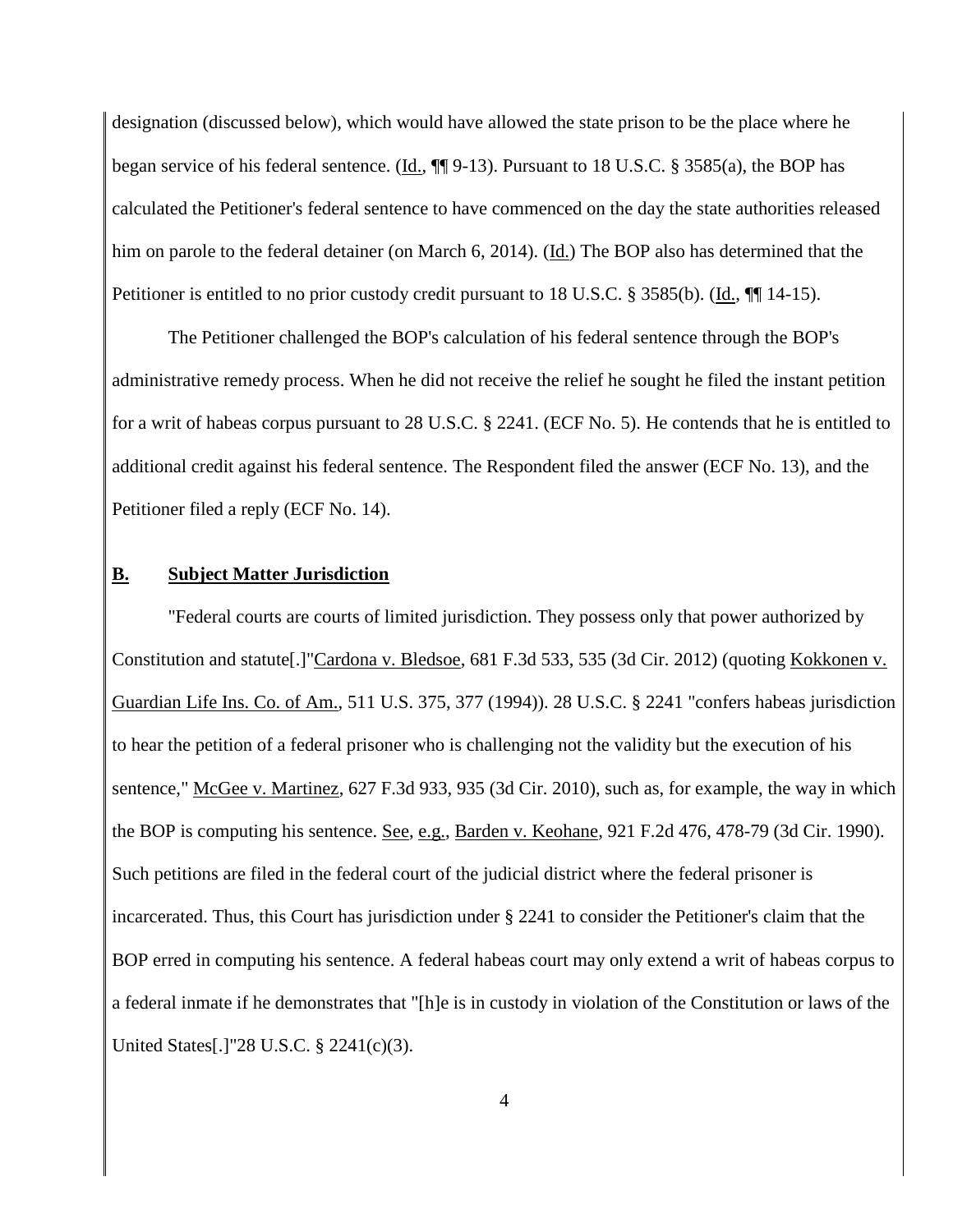# **C. Discussion**

The following statutes are relevant to the evaluation of the Petitioner's contention that the BOP erred in computing his federal sentence: 18 U.S.C. § 3584(a), which governs a federal sentencing court's authority to order that a federal sentence be served concurrently with a state sentence; 18 U.S.C. § 3585(a), which governs the date upon which a federal sentence commences; and 18 U.S.C. § 3585(b), which governs the amount of prior custody credit that an inmate may receive. The BOP's policies regarding sentence computation are set forth in Program Statement 5880.28, Sentence Computation Manual ("PS 5880.28"). Also relevant to this case is Program Statement 5160.05, Designation of State Institution for Service of Federal Sentence ("PS 5160.05"). The BOP policies at issue in this case are not published in any federal regulation, and thus are not subject to public notice and comment before adoption.<sup>2</sup>

## **1. The determination of whether a federal sentence is concurrent with, or consecutive to, a state sentence**

## **(a) Statutory and policy background**

In determining whether the Petitioner is entitled to any habeas relief, the Court must first

examine whether the BOP violated federal law in computing his federal sentence as consecutive to his

state sentences. 18 U.S.C. § 3584(a) provides, in relevant part:

[I]f a term of imprisonment is imposed on a defendant who is already subject to an undischarged term of imprisonment, the terms may run concurrently or consecutively.… *Multiple terms of imprisonment imposed at different times run consecutively unless the court orders that the terms are to run concurrently*.

 $\overline{a}$ <sup>2</sup> The BOP policies at issue in this case are not published in any federal regulation, and thus are not subject to public notice and comment before adoption. Although they are not entitled to the deference described in Chevron U.S.A. v. National Resources Defense Council, 467 U.S. 837 (1984), they are entitled to "some deference" from this Court so long as they set forth "a permissible construction of" the statutes at issue. Blood v. Bledsoe, 648 F.3d 203, 207-08 (3d Cir. 2011) (per curiam) (citing Reno v. Koray, 515 U.S. 50, 61 (1995)), cert. denied, 132 S.Ct. 1068 (2012).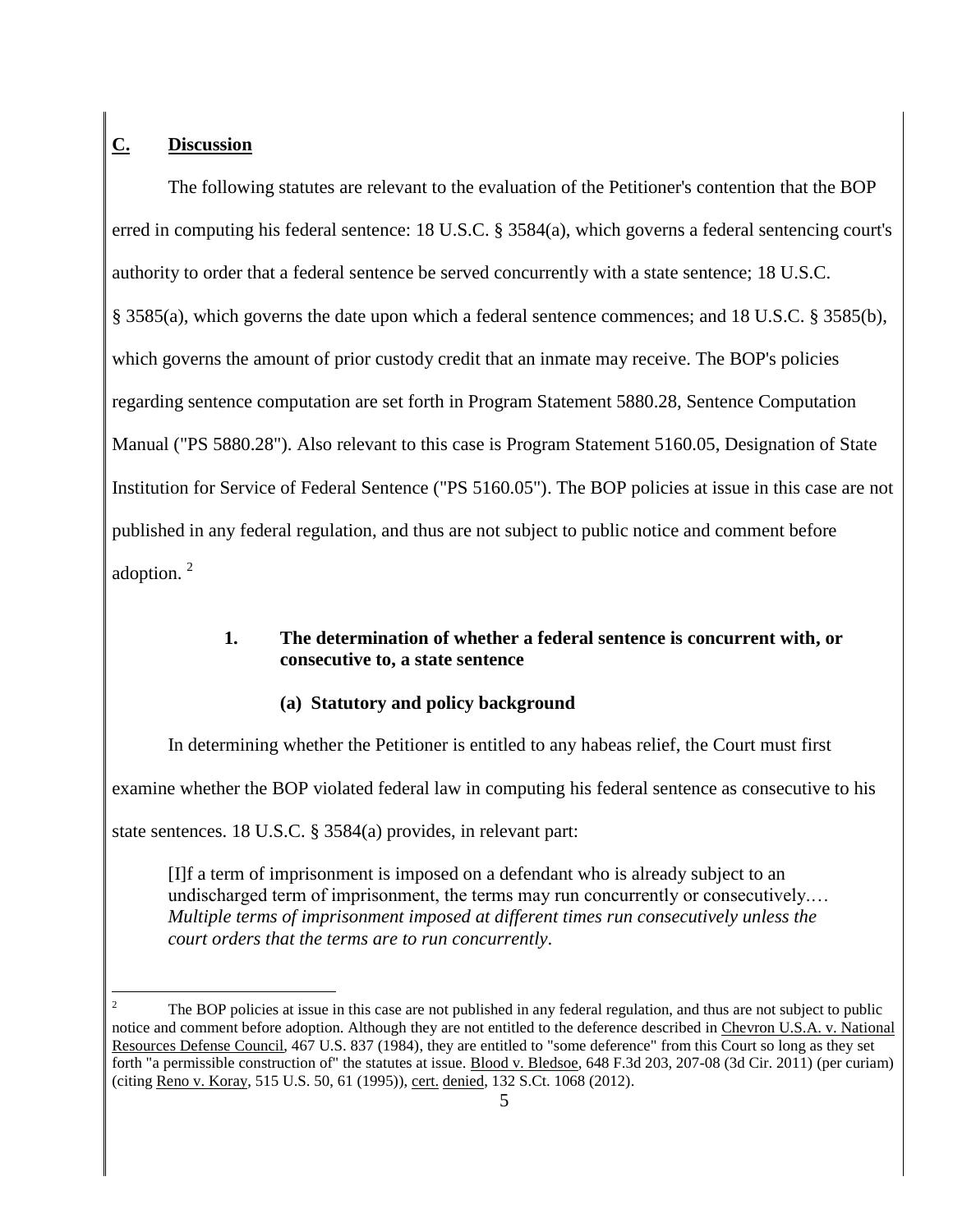(Emphasis added). See also Sester v. United States, 566 U.S. 231 (2013) (§ 3584(a) authorizes federal sentencing courts to direct sentences to run concurrently or consecutively with other sentences, whether such sentences are imposed or have yet to be imposed).

In applying § 3584(a), the BOP presumes that federal and state sentences are to be served consecutively unless the federal sentencing court orders that the sentences are to be served concurrently. See PS 5880.28, Chapt. 1, Pages 31-33; PS 5160.05, Pages 2-7. In this case, the BOP did not consider the Petitioner's federal sentence to run concurrently with his state sentence *because the District Court had not so ordered*. The BOP is charged with carrying out the sentence that the federal court imposed, not the sentence the state court imposed. Barden, 921 F.2d at 480-84.

Importantly, however, the BOP considered, as it must under Barden and its own policies, whether it should exercise its discretion and grant the Petitioner a retroactive concurrent designation pursuant to § 3621(b). In Barden, the United States Court of Appeals for the Third Circuit discussed the BOP's authority to effectuate the service of concurrent federal and state sentences in circumstances when the intent of the federal sentencing court or the goals of the criminal justice system would make the exercise of that authority appropriate. See also PS 5160.05, Pages 5-7. For example, the BOP recognizes that the following might occur: the state/local authorities had primary custody over an inmate, his federal sentence is imposed first, the federal sentencing court does not order that the federal sentence be served concurrently with any state sentence, and then the state court subsequently imposes a sentence and orders that it is to be served concurrently with the federal sentence. When this occurs (as it did in the instant case), the inmate typically will have served his state sentence at a state institution and upon release is sent to federal custody for service of his federal sentence. The inmate is permitted to request that the BOP retroactively designate the state institution as the correctional institution where he began service of his federal sentence pursuant to its authority under 18 U.S.C. § 3621(b), which in effect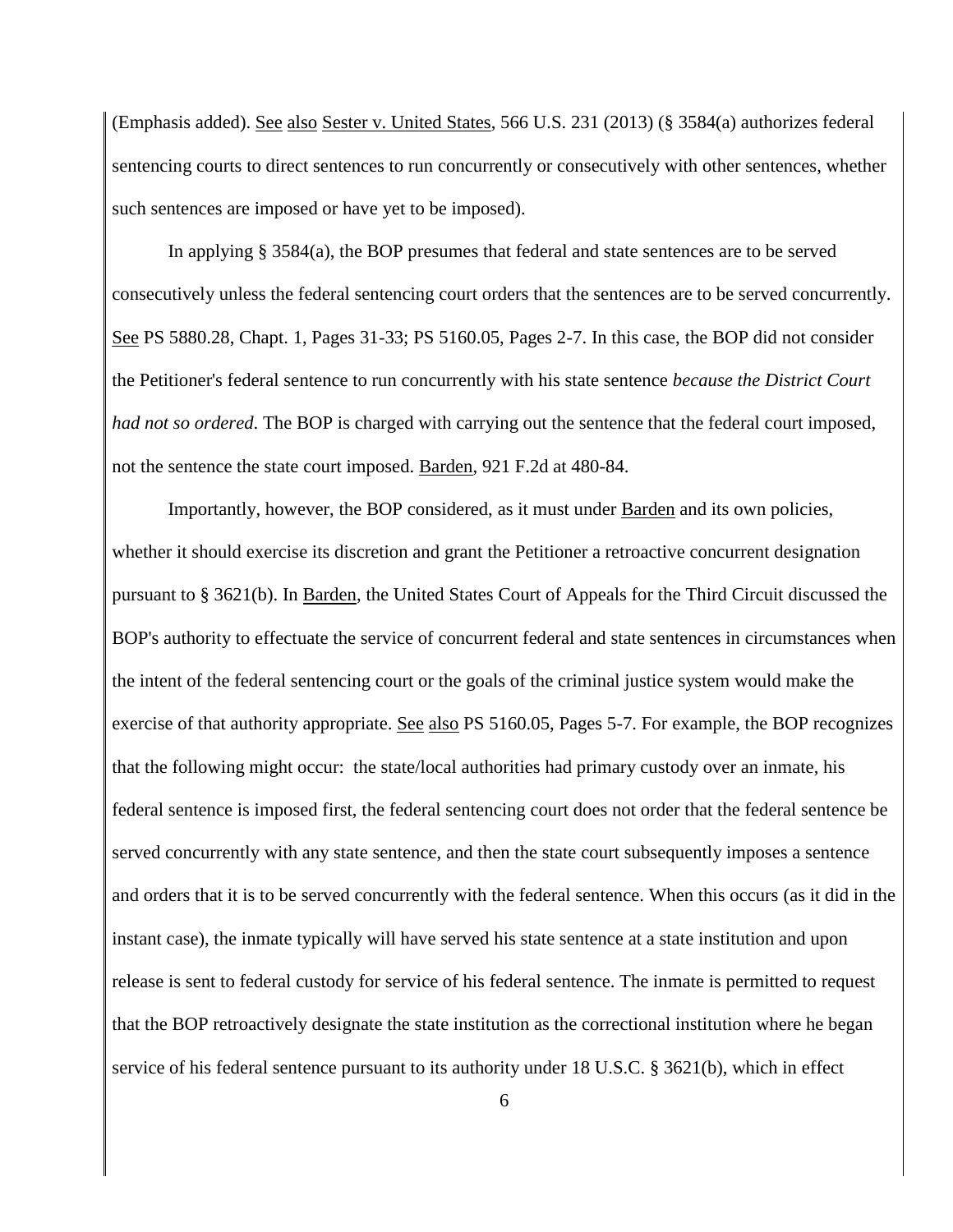amounts to the imposition of a retroactive concurrent federal sentence. Barden, 921 F.2d at 478-83; PS 5160.05, Pages 5-7.

Although the BOP must consider the inmate's request for concurrent service of sentences, it is not obligated to grant the request. Id. at 478 n.4 ("We recognize that neither the federal courts nor the Bureau are bound in any way by the state court's direction that the state and federal sentences run concurrently."); PS 5160.05, Page 6 ("there is no obligation under Barden for the Bureau to grant the request by designating a state institution retroactively as the place to serve the federal sentence.") In making its decision, the BOP will review the federal sentencing court's Judgment and Commitment Order, the state sentence data records, and any other pertinent information relating to the federal and state sentences. PS 5160.05, Pages 5-7.

#### **(b) The BOP did not abuse its discretion in declining to grant the Petitioner a retroactive concurrent designation**

After the Petitioner challenged the way the BOP was calculating his federal sentence, the BOP contacted the District Court to receive input from it. The BOP explained to the District Court the circumstance of the Petitioner's case and advised that if the District Court intended or desired to have its sentence run concurrently with the state sentence, it would commence the Petitioner's federal sentence on the date it was imposed, which would result in a release date of approximately December 22, 2019, as opposed to his release date (without the retroactive designation) of December 14, 2022. (Kelly Decl., ¶ 11 & Attach. 1(o), 1/27/15 Letter to District Court). In a written statement, dated February 26, 2015, the District Court indicated it would defer to the BOP to determine whether the Petitioner was appropriate for a retroactive designation of the state institution for service of his federal sentence. (Id., ¶ 12 & Attach. 1(r), § 3621(b) Worksheet).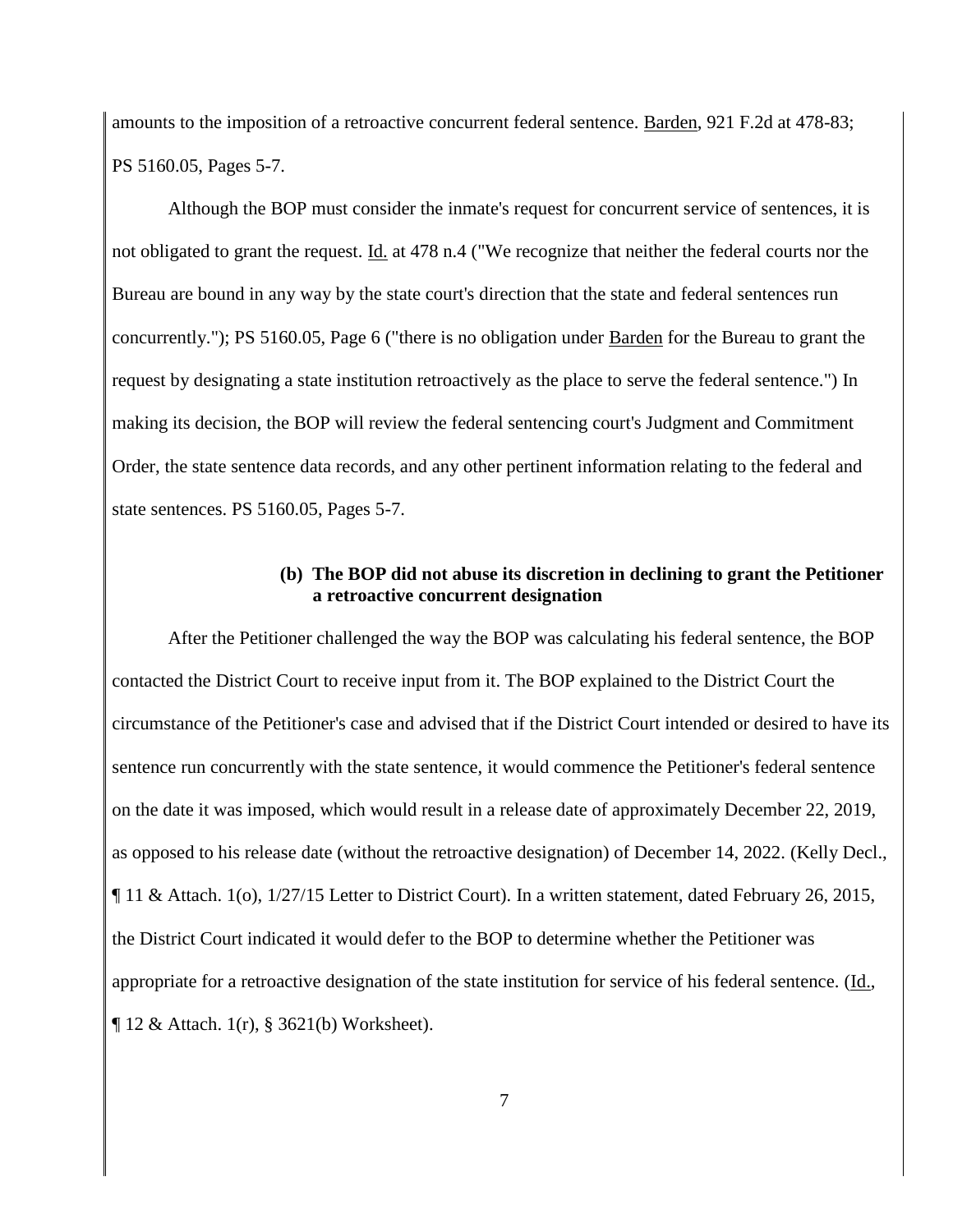On April 7, 2015, the BOP conducted a Barden review to determine whether to grant the Petitioner a retroactive concurrent designation. The five factors set for in § 3621(b) were considered with respect to the Petitioner's particular circumstances. Those factors are: (1) the resources of the facility contemplated; (2) the nature and circumstances of the offense; (3) the history and characteristics of the prisoner; (4) any statement by the court that imposed the sentence concerning the purposes for which the sentence to imprisonment was determined to be warranted or recommending a type of penal or correctional facility as appropriate; and (5) any pertinent policy statement issued by the Sentencing Commission. After its evaluation, the BOP determined that the Petitioner was not appropriate for a retroactive designation. (Id.,  $\parallel$  13 & Attach. 1(r), § 3621(b) Worksheet).

This Court cannot conclude that the BOP's decision was an abuse of its discretion. It was in accordance with the federal sentencing statutes and applicable agency policy, PS 5160.05, Pages 5-7, and there is no basis for this Court to disturb it. See Barden, 921 F.2d at 484. See also Crawford v. Longley, 561 F.App'x 128, 130 (3d Cir. 2014) (the petitioner's "argument that the BOP should have granted the nunc pro tunc designation to fulfill the wishes of the state court judge that his state sentence be concurrent to his federal sentence is meritless, as 'neither the federal courts not the [BOP] are bound in any way be the state court's direction that the state and federal sentences run concurrently.' Barden, 921 F.2d at 478 n.4 (citing U.S.Const.art.VI, cl. 2).")

#### **2. Calculation of the date upon which a federal sentence commences**

18 U.S.C. § 3585(a) governs the date a federal sentence commences. It provides:

(a) Commencement of sentence. – A sentence to a term of imprisonment commences on the date the defendant is received in custody awaiting transportation to, or arrives voluntarily to commence service of sentence at, the official detention facility at which the sentence is to be served.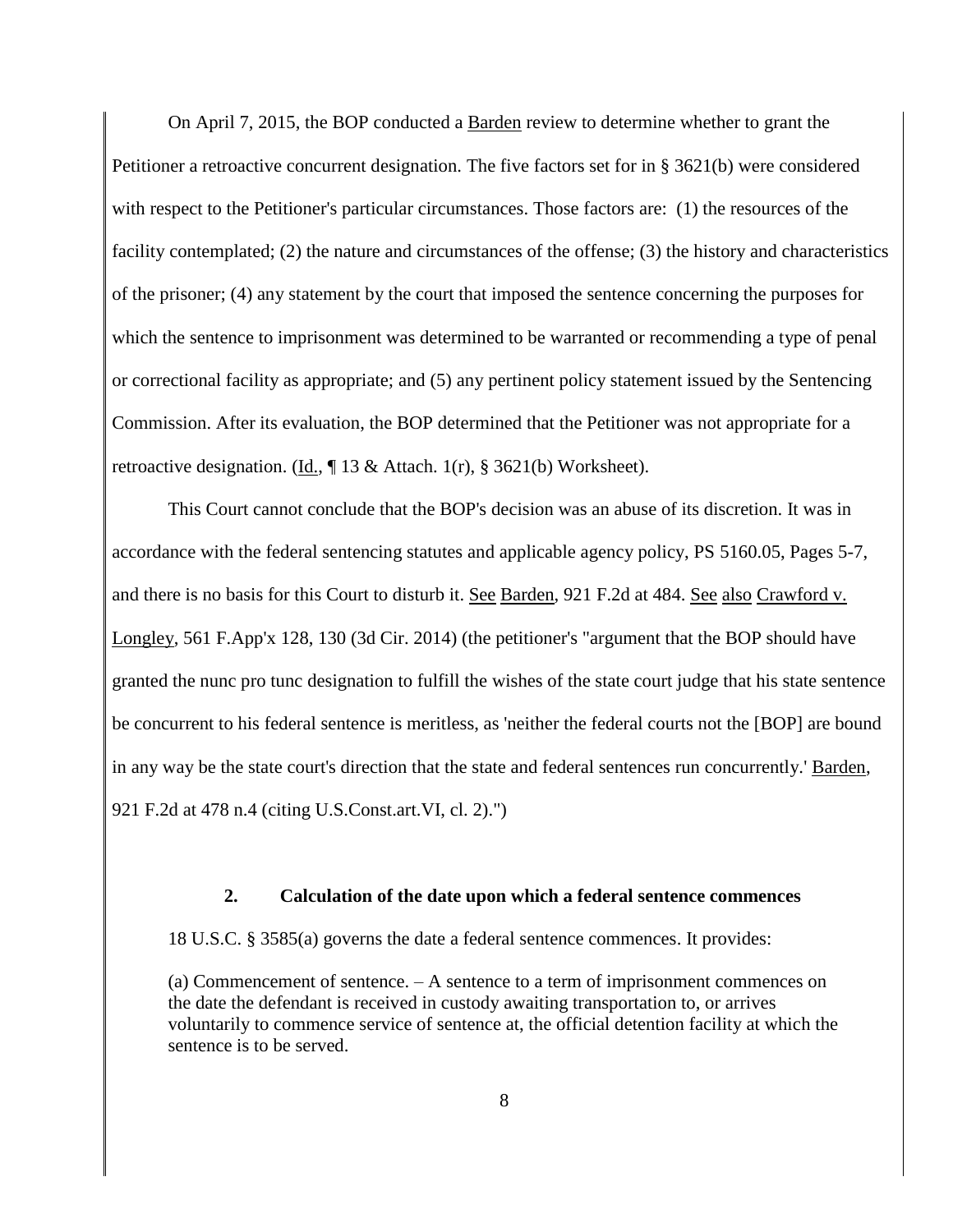18 U.S.C. § 3585(a).

The BOP, and not the federal sentencing court, determines the date upon which a federal sentence commences. <u>See, e.g., Ruggiano</u>, 307 F.3d at 126. The BOP will not commence a sentence earlier than the date it is imposed, even if made concurrent with a sentence already being served. PS 5880.28, Chapt. 1, Page 13 ("In no case can a federal sentence of imprisonment commence earlier than the date on which it is imposed."). See, e.g., Rashid v. Quintana, 372 F.App'x 260, 262 (3d Cir. 2010) (per curiam) ("a federal sentence cannot begin to run earlier than on the date on which it is imposed.") (citing Unites States v. Labeille-Soto, 163 F.3d 93, 98 (2d Cir. 1998), which stated: "We see nothing in [§ 3585(a)] to indicate that the court is permitted to order that the sentence be deemed to have commenced on an earlier date. Indeed, the determination of the precise date on which a sentence begins appears to have been intended to be a ministerial decision that depends on the timing of the defendant's arrival at the appropriate place with respect to the sentence that is to be served, and we have held that after a defendant is sentenced, it falls to the BOP, not the district judge, to determine when a sentence is deemed to commence[.]" (internal quotations and brackets omitted)).

When an inmate is only facing service of a federal sentence, the application of § 3585(a) is straightforward. The BOP will designate the inmate to a federal detention facility and it will calculate the federal sentence to have commenced on the date it was imposed. PS 5880.28, Chapt. 1, Page 12. Oftentimes, however, as in the instant case, an inmate is subject to multiple sentences, *e.g.*, at the time his federal sentence is imposed he is or will soon be subject to a state sentence. In that case, the federal and state governments must resolve where and/or in what order the inmate will serve his multiple sentences. As discussed above, at common law the "primary custody" doctrine developed to assist the sovereigns in making these determinations and to provide an orderly method by which to prosecute and incarcerate an individual that violated the law of more than one sovereign. Once again, the primary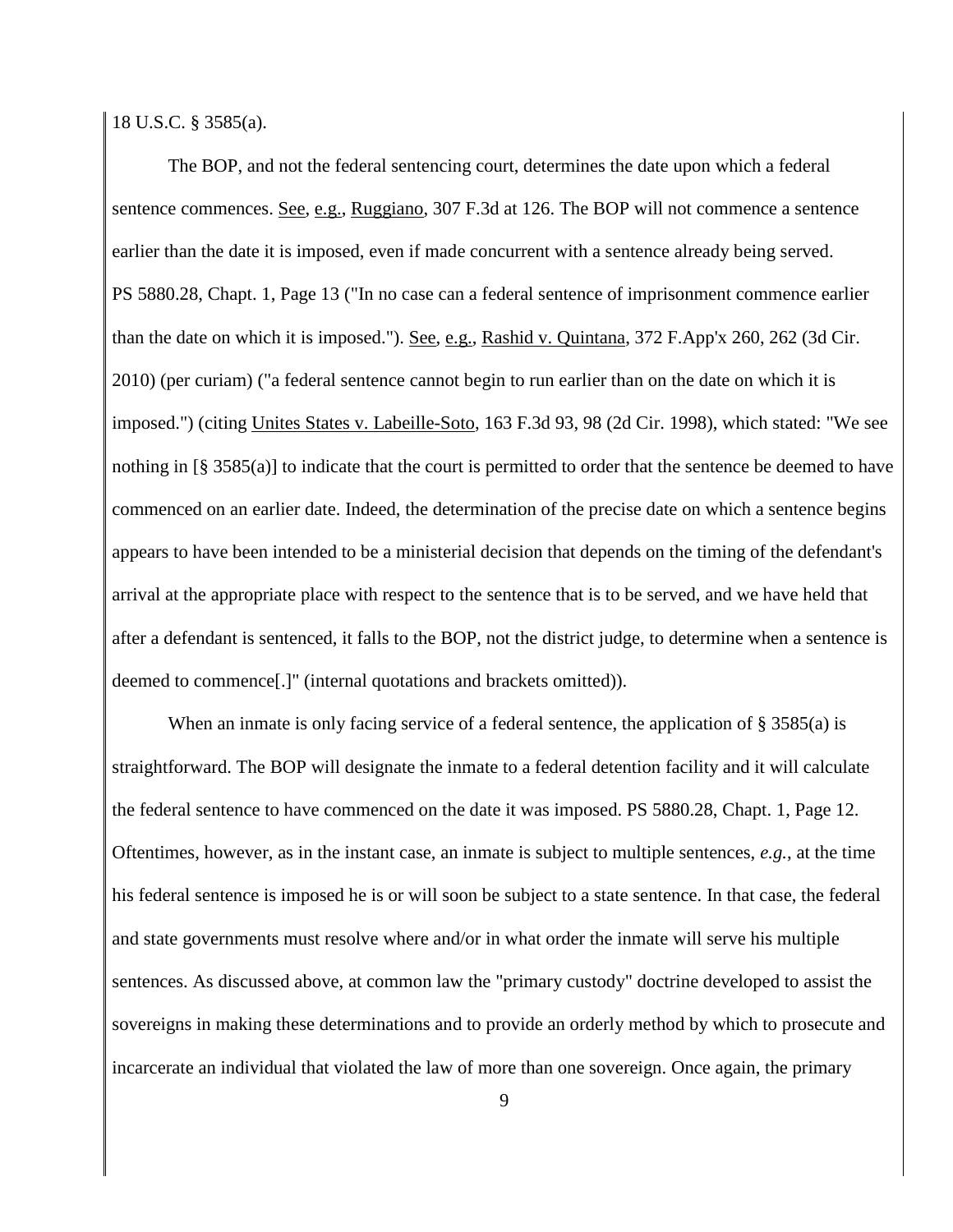custody doctrine provides that the sovereign that first arrests an individual has primary custody over him. That sovereign's claim over the individual has priority over all other sovereigns that subsequently arrest him. The sovereign with primary custody is entitled to have the individual serve a sentence it imposes before he serves a sentence imposed by any other jurisdiction. See, e.g., Bowman, 672 F.2d at 1153-54.

The BOP has incorporated the common law primary custody doctrine into its policies, which

provide:

- 1. If the federal government has primary custody of an inmate on the date his federal sentence is imposed, it is entitled to have that inmate serve his federal sentence upon imposition. In such a case, the BOP will designate the inmate to a federal detention facility for service of the federal sentence and will calculate that sentence to have commenced on the date the federal sentencing court imposed it, even if at that same time the inmate is serving a concurrent state sentence. PS 5880.28, Chapt. 1, Pages 12-13.
- 2. If the inmate is in the primary custody of the state and the federal sentencing court orders that he serve his federal sentence *concurrent* with any state sentence, the BOP will return physical custody of the inmate to the state, designate the state facility as the initial place of service of the federal sentence pursuant to its authority under 18 U.S.C. § 3621(b), and calculate his federal sentence to have commenced on the date the federal court imposed it. PS 5880.28, Chapt. 1, Page 13, 32A-33; PS 5160.05, Pages 2-12.
- 3. If an inmate is in the primary custody of the state when his federal sentence is imposed and if his federal sentence is *consecutive* to any state sentence, the inmate will be returned to the state after federal sentencing. The BOP will commence the inmate's federal sentence under § 3585(a) when the state relinquishes its priority and releases him to federal custody. PS 5880.28, Chapt. 1, Pages 12-13, 31-33; see also PS 5160.05, Pages 2-12.

The third scenario is what has occurred in the Petitioner's case. He was in the primary custody of

the State of New York on the date his federal sentence was imposed. Because his federal sentence is

consecutive to his state sentence, the BOP calculated his federal sentence to have commenced under

§ 3585(a) on March 6, 2014, the date the State released him on parole to the federal detainer. (Kelly

Decl., ¶ 9 & Attach. 1(s), Sentence Monitoring Computation Sheet). There is no basis for the Court to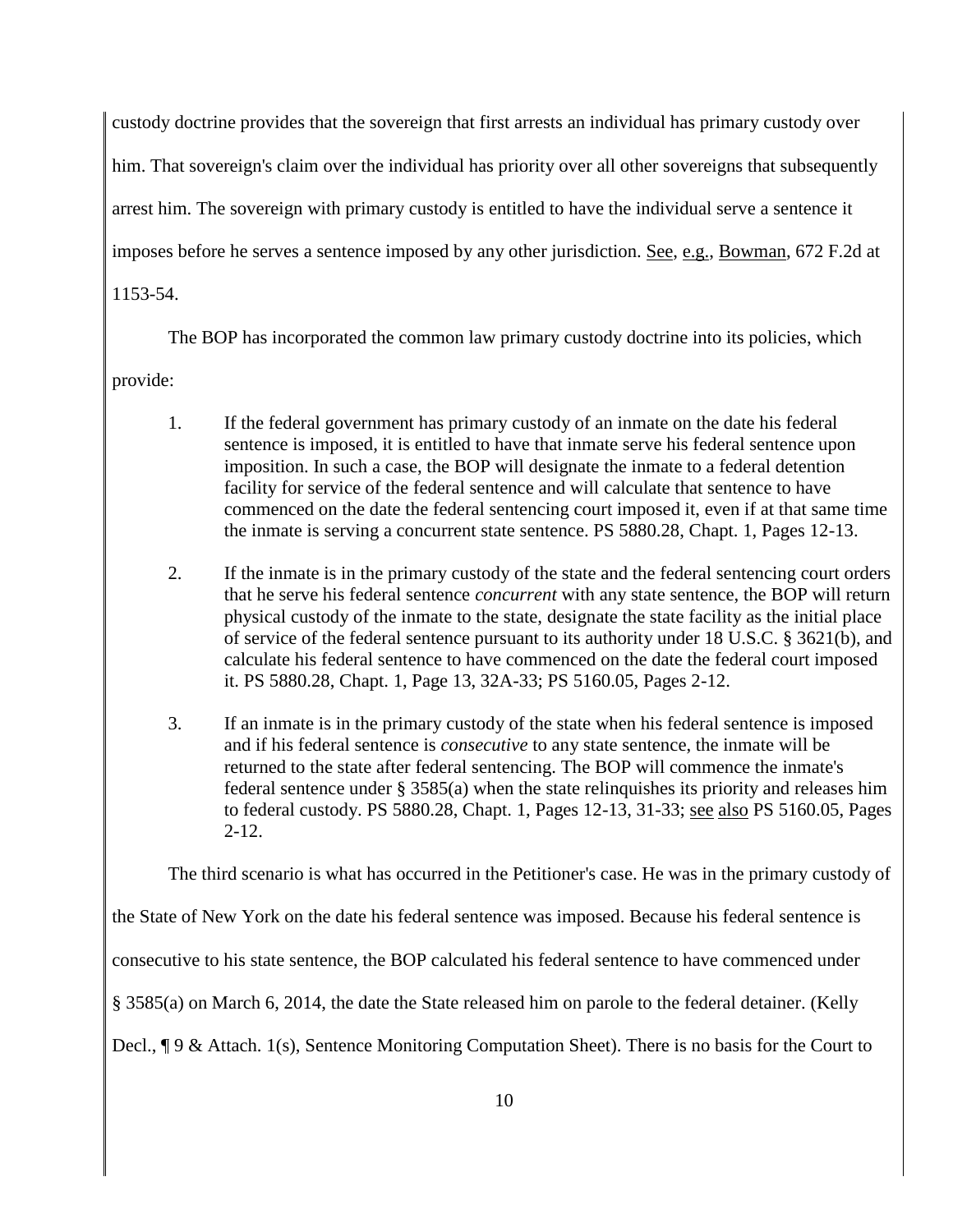disturb the BOP's determination. The policies it applied to the Petitioner are a permissible construction of § 3585(a).

#### **3. Calculation of prior custody credit under § 3585(b)**

Section 3585(b) governs the amount of credit an inmate is entitled to receive for time served in

official detention prior to the commencement of his federal sentence. It provides:

A defendant shall be given credit toward the service of a term of imprisonment for any time he has spent in official detention prior to the date the sentence commences –

- (1) as a result of the offense for which the sentence was imposed; or
- (2) as a result of any other charge for which the defendant was arrested after the commission of the offense for which the sentence was imposed;

*That has not been credited against another sentence.* 

(Emphasis added).

The intent of the last clause of § 3585(b) is to prohibit double sentencing credit situations.

Wilson, 503 U.S. at 337 (explaining that with the enactment of § 3585(b), "Congress made it clear that a

defendant could not receive a double credit for his detention time."). The BOP may not grant prior

custody credit under § 3585(b) for time that has been credited against another sentence. See, e.g., Vega

v. United States, 493 F.3d 310, 314 (3d Cir. 2007).

The Respondent explains that the records from the New York Department of Corrections reflect that all time the Petitioner served between March 15, 2011 (the date he was arrest) through March 5, 2014 (the day before his federal sentence commenced) was credited against his state sentence. (Kelly Decl., ¶ 15). Accordingly, the BOP cannot give the Petitioner any additional credit under § 3585(b) for the time he spent in official detention during the relevant time period because all of that other time was credited against a state sentence. See, e.g., Vega, 493 F.3d at 314 (the BOP did not err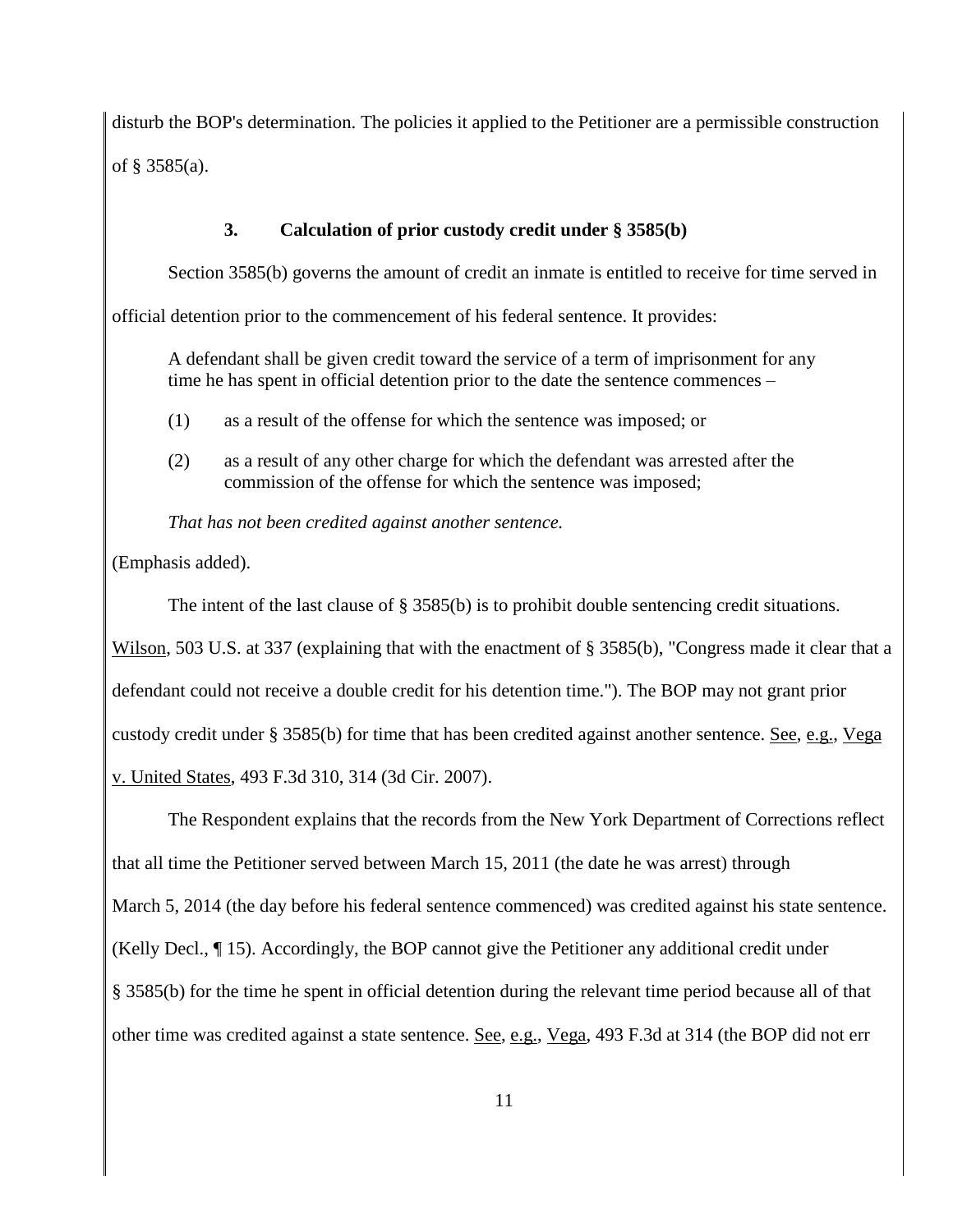when it disallowed credit under § 3585(b) because the time at issue had been credited against the petitioner's state sentence).

## **II.**

Based upon all of the foregoing, the Petitioner has not demonstrated that he is entitled to a writ of habeas corpus and, therefore, his petition is denied.<sup>3</sup>

An appropriate Order is attached.

/s/ Susan Paradise Baxter Dated: June 6, 2017 SUSAN PARADISE BAXTER United States Magistrate Judge

 3 Section 102 of the Antiterrorism and Effective Death Penalty Act (28 U.S.C. § 2253 (as amended)) codified standards governing the issuance of a certificate of appealability for appellate review of a district court's disposition of a habeas petition. Federal prisoner appeals from the denial of a § 2241 habeas corpus proceeding are not governed by the certificate of appealability requirement. United States v. Cepero, 224 F.3d 256, 264-65 (3d Cir. 2000) (en banc), abrogated on other grounds by Gonzalez v. Thaler, 132 S.Ct. 641 (2012); 28 U.S.C. § 2253(c)(1)(B).